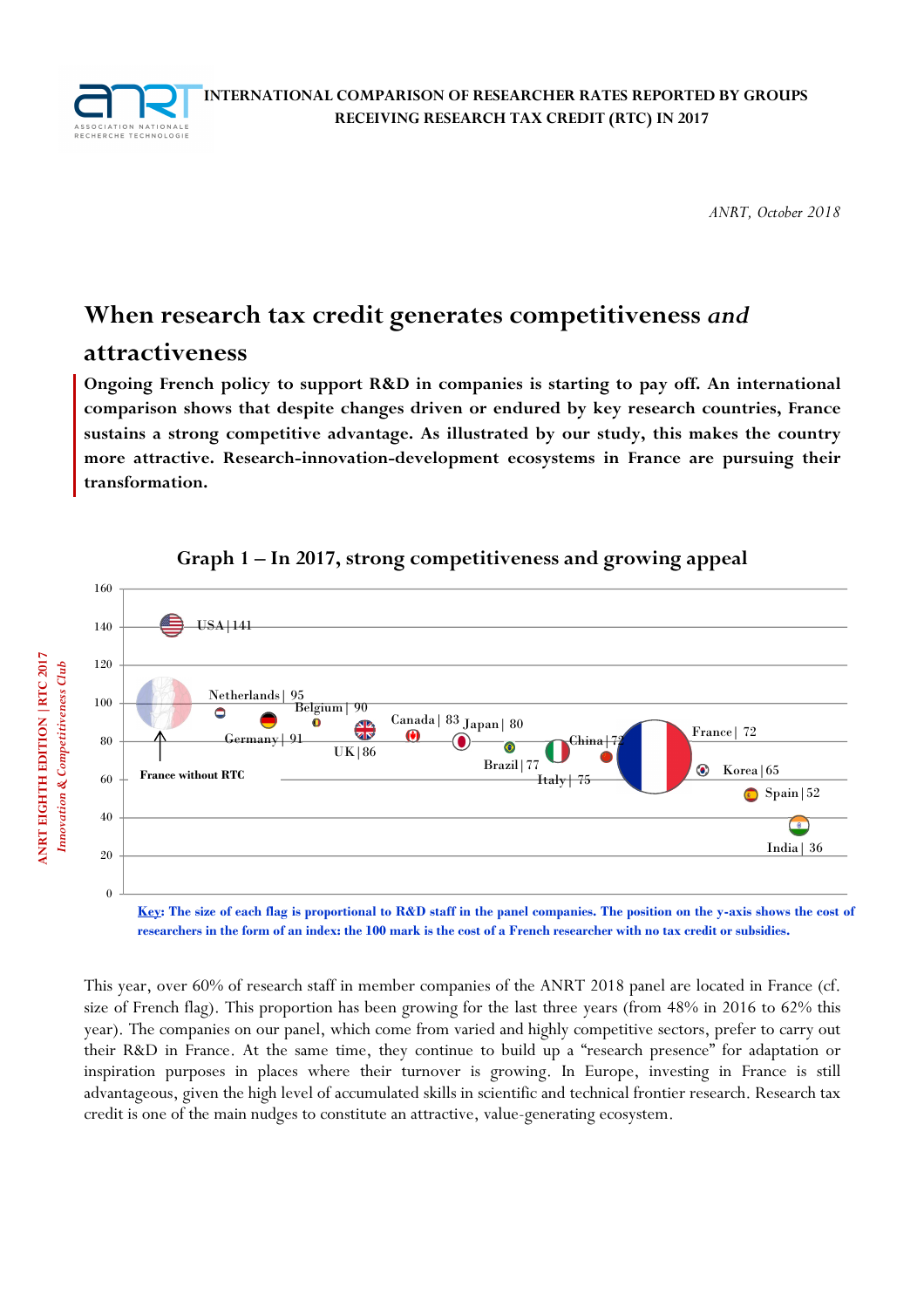

# **Graph 2 – Research tax credit favours the shift in our ecosystems towards an economy of knowledge (1)**

**Sources:** "L'état de l'emploi scientifique en France", MESRI-SIES, October 2018; "Marché du travail - Séries longues – 2015", Insee Résultats, March 2016. Adaptation and presentation ANRT, October 2018.

In retrospect, the acceleration of research tax credit in 2007-2008 could not have come at a better time. RTC fostered the shift of firms in France towards an economy of knowledge. Companies in the industrial manufacturing sector have significantly intensified their R&D efforts, progressively taking on bigger research teams. According to the results of our counterfactual analysis (**cf. graph 2**), companies are convinced that this investment in knowledge is worthwhile: they have progressively boosted their growth potential by as much as 77,000 additional researchers and scientists in 2015. The positive research tax credit signal has been received loud and clear by companies that have chosen France as their R&D hub.

# **Research tax credit favours the shift in our ecosystems towards an economy of knowledge (2): R&D teams feature more PhD holders**

Thanks to RTC, research and development teams are differentiating and specializing more. We note the presence on the panel of nearly three times more PhD holders than in French companies as a whole.

*The latest official surveys<sup>2</sup>* show that an average 12% of *According to our figures, the main beneficiaries of RTC on*  R&D personnel working in firms in France have a the ANRT Panel<sup>3</sup> feature 33% PhD holders in their doctorate. R&D teams.

 $\overline{a}$ 

ANRT EIGHTH EDITION | RTC 2017 **ANRT EIGHTH EDITION |RTC 2017**  *Innovation & Competitiveness Club* Innovation & Competitiveness Club

<sup>1</sup> With a constant proportion of R&D staff compared to industrial manufacturing employment throughout the period.

<sup>&</sup>lt;sup>2</sup> Cf. MESRI – SIES, Note flash No. 16 - October 2017.

<sup>&</sup>lt;sup>3</sup> They represent around 23,000 researchers in France.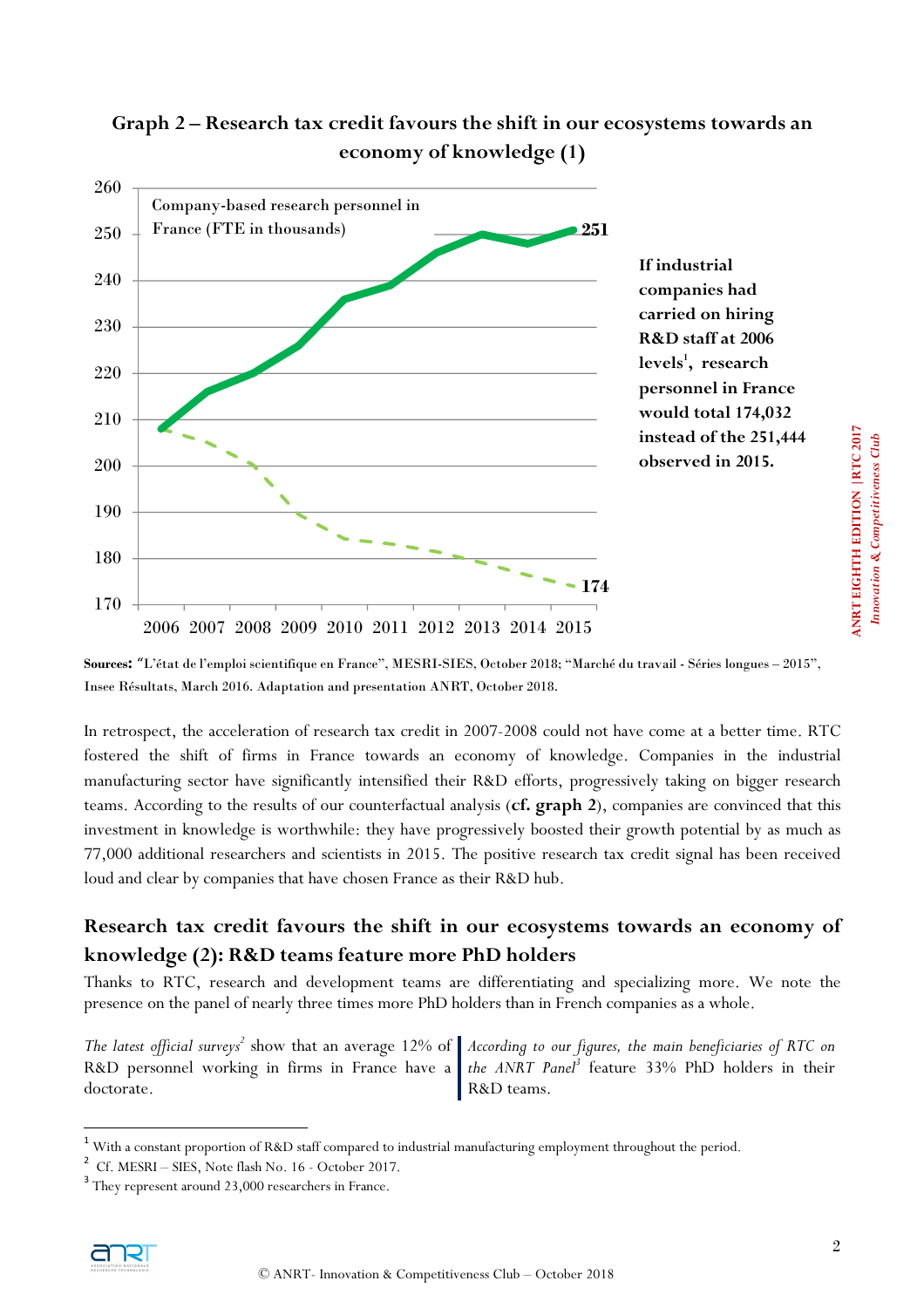

# **Graph 3 – Researcher rates 2018**

With a researcher cost of 72, the French hub ranks extremely well compared to Asian countries.

Spain remains near the top thanks to its strong and contrasted regional positions: astute fiscal engineering and public-private partnerships in selected domains, like environmental processes, are an attempt to put Spanish centres on the world map. Yet the hoped-for massive comeback is proving slow to take hold, beset by risks and unpredictability.

The rate for the United States remains at a stable high level (141). The combination of aggressive tax policies and increasingly scarce researchers in sectors subject to shortfalls marks the start of an uncertain period.

## **|100 = Cost in France with no RTC or subsidies |**

## **Attractiveness: "caution fragile"**

The attractiveness of a country is a fragile affair. When asked, major research employers on the ANRT panel suggest that differences in researcher costs have a significant impact. We observe a relative rising trend in the proportion of staff numbers in France. Maintaining effective R&D in specialized technical areas requires recurrent, high-level demand for R&D. Within groups, research teams located in France, which are often interconnected, actually compete internally with other teams located elsewhere. The cost of researchers is a crucial factor for central decision-makers deciding whether to keep a research activity in a given geographic area (i.e. Europe, Asia, North America, South America).

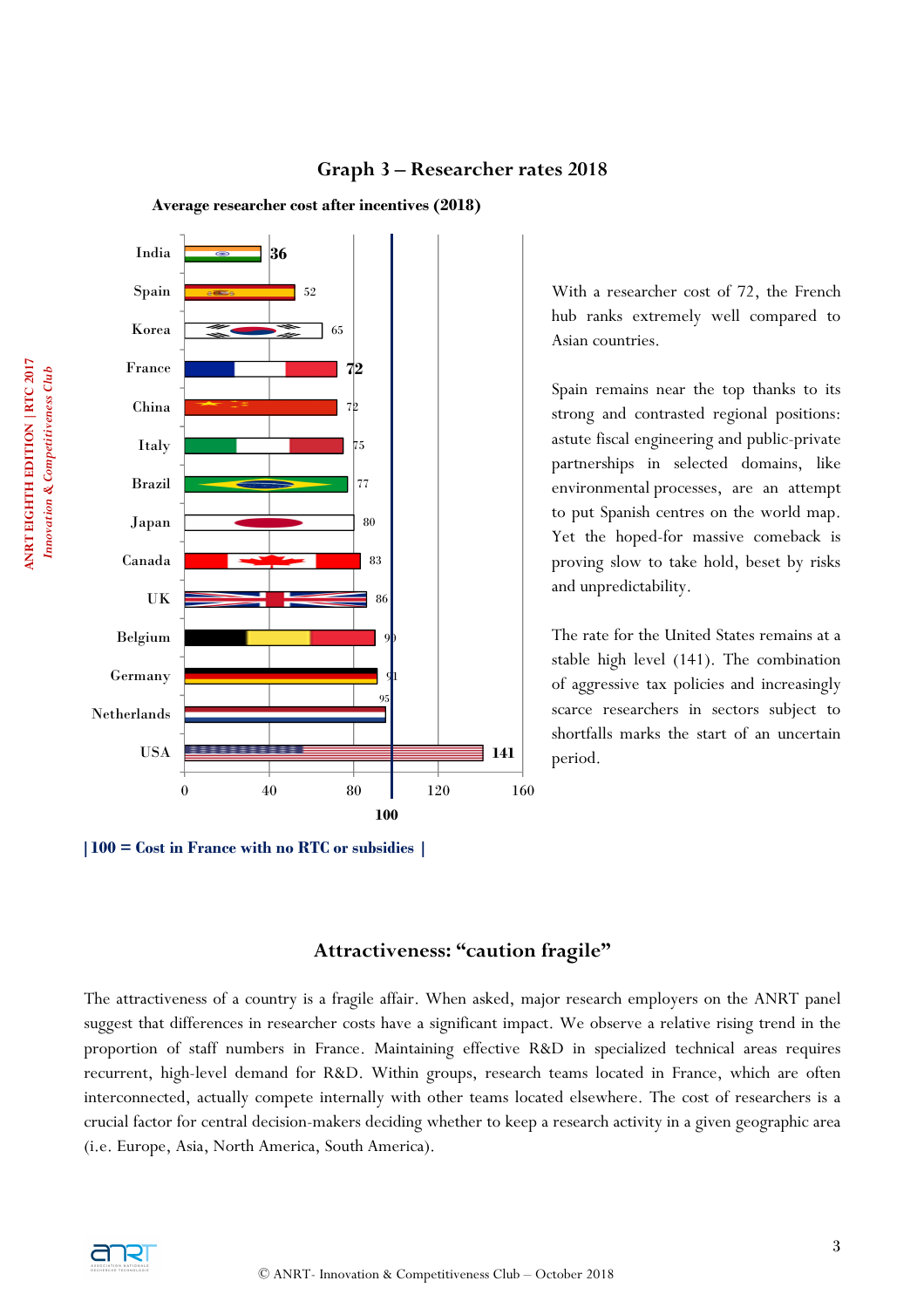

# **Graph 4 – Research in operation: the impact of research tax credit in France**

*Depending on the density of their presence, these 136 sites have a more intense (red) or less intense (green) impact on research and innovation ecosystems* 

A more detailed, comprehensive measure of the socioeconomic impact of R&D centres would, in addition to staff costs, include R&D outsourcing, non-R&D outsourcing, and CAPEX R&D. As an example, if the collective impact of panel companies corresponded to a generalization of Arcelor-Mittal's impact in 2017, it would amount to nearly 1.7 billion euro injected into French local ecosystems. Especially given that investment into equipment for R&D remains a determining factor in ensuring a company's long-term presence.



**map**.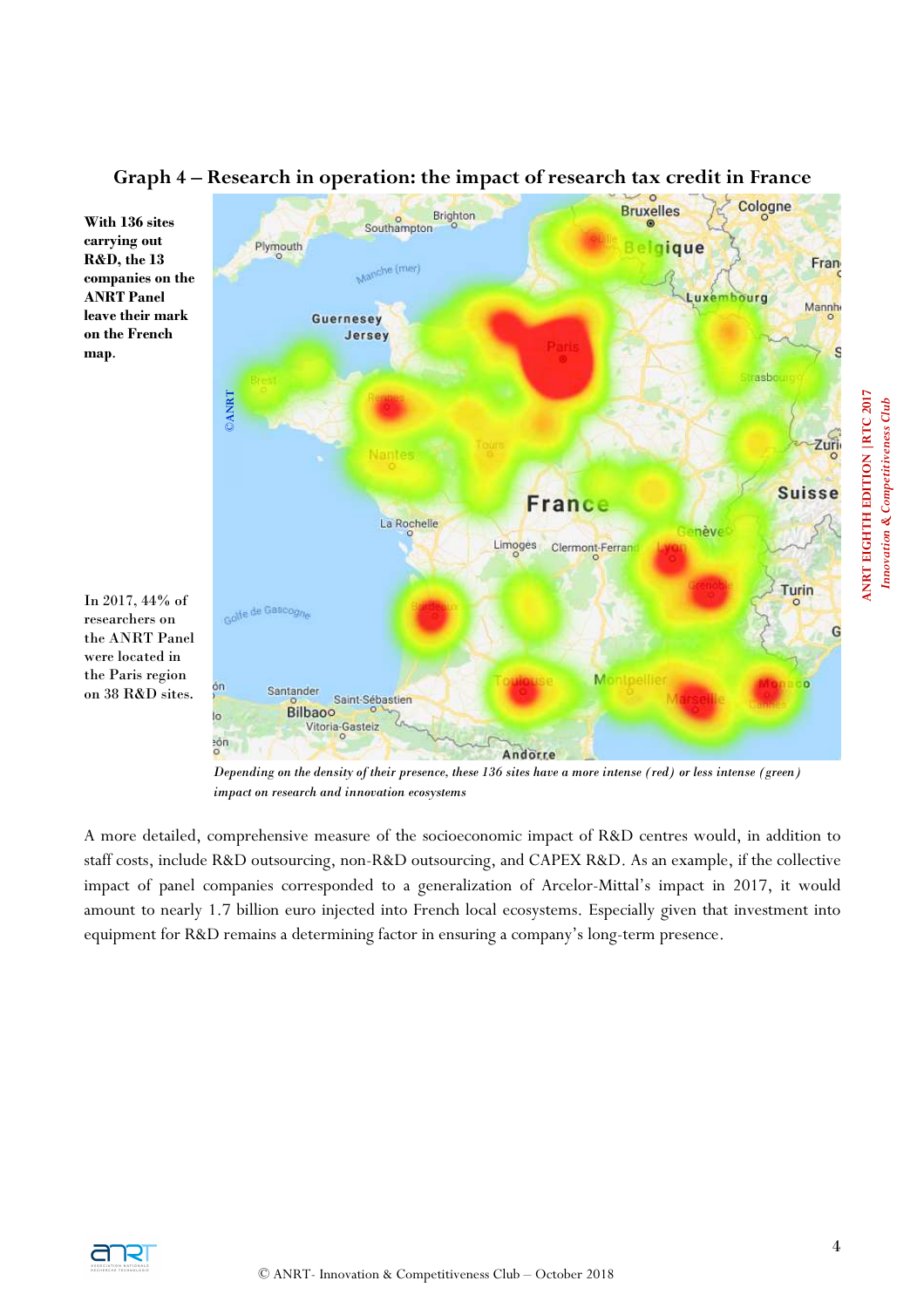*Thirteen international groups, members of ANRT (National Association for Research and Technology) that carry out part of their research in France, this year accepted once again to calculate and communicate to ANRT the comparative cost price of their researchers (including direct aid and tax credit) in the countries where they invest in research.* 

*These groups invest over 14 billion euros in research in the world; this year more than 67,000 researchers were included in this comparison, with a wide variety of areas of application.* 

*They have R&D teams in over 30 countries and yet on average over half of their employees are based in France! And the reason is not just habit or patriotism. The simple explanation comes down to one word: competitiveness (cost and non-cost).*